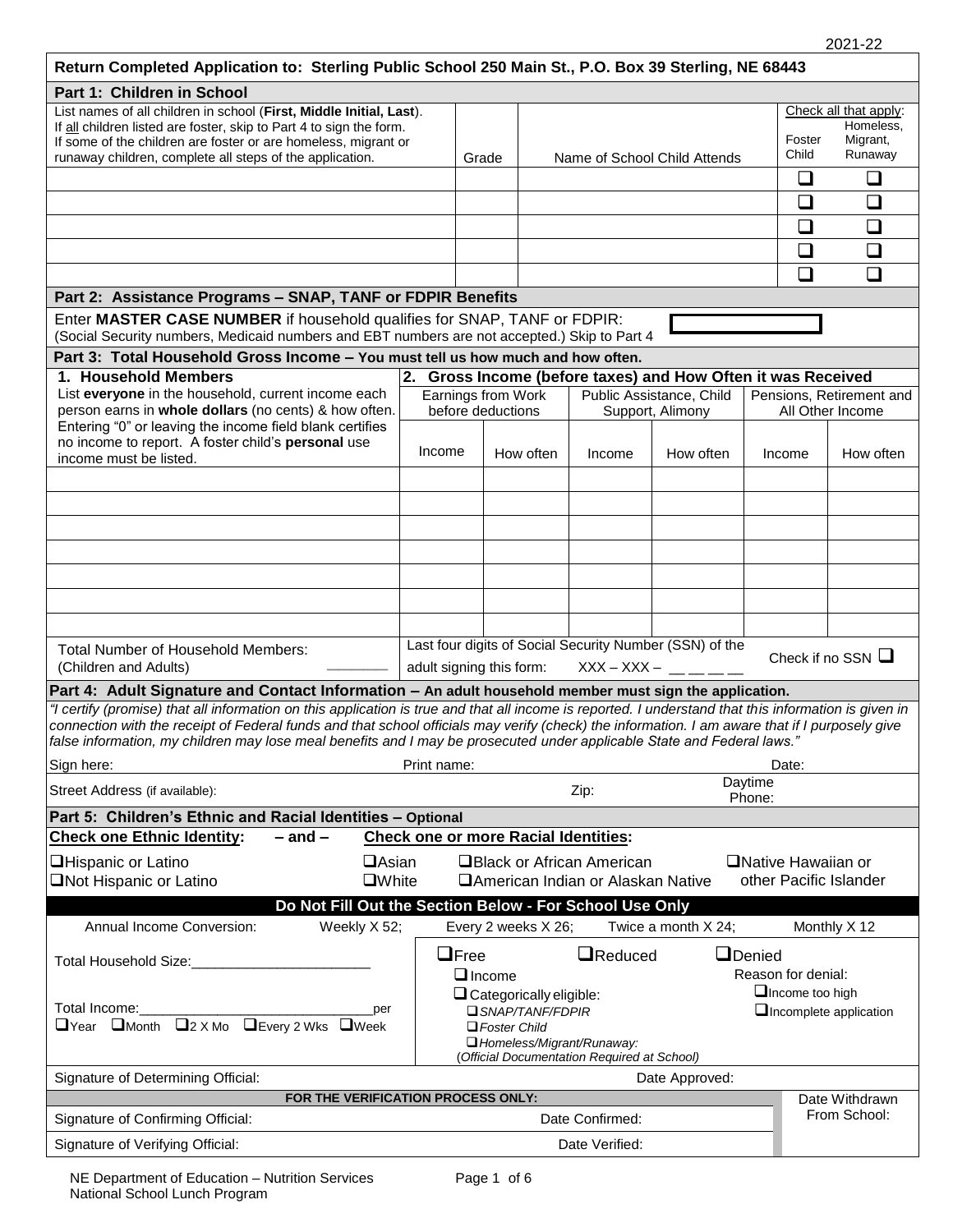| Your children may<br>qualify for free or                                                             |                            | <b>FEDERAL INCOME CHART</b><br>for School Year 2021-22 |         |                       |                       |        |  |  |  |  |  |
|------------------------------------------------------------------------------------------------------|----------------------------|--------------------------------------------------------|---------|-----------------------|-----------------------|--------|--|--|--|--|--|
| reduced price<br>meals if your<br>household income<br>falls at or below the<br>limits on this chart. | Household size             | Yearly                                                 | Monthly | Twice<br>per<br>Month | Every<br>Two<br>Weeks | Weekly |  |  |  |  |  |
|                                                                                                      |                            | 23,828                                                 | 1,986   | 993                   | 917                   | 459    |  |  |  |  |  |
|                                                                                                      | $\overline{2}$             | 32,227                                                 | 2,686   | 1,343                 | 1,240                 | 620    |  |  |  |  |  |
|                                                                                                      | 3                          | 40,626                                                 | 3,386   | 1,693                 | 1,563                 | 782    |  |  |  |  |  |
|                                                                                                      | 4                          | 49,025                                                 | 4,086   | 2,043                 | 1,886                 | 943    |  |  |  |  |  |
|                                                                                                      | 5                          | 57,424                                                 | 4,786   | 2,393                 | 2,209                 | 1,105  |  |  |  |  |  |
|                                                                                                      | 6                          | 65,823                                                 | 5,486   | 2,743                 | 2,532                 | 1,266  |  |  |  |  |  |
|                                                                                                      | 7                          | 74,222                                                 | 6,186   | 3,093                 | 2,855                 | 1,428  |  |  |  |  |  |
|                                                                                                      | 8                          | 82,621                                                 | 6,886   | 3,443                 | 3,178                 | 1,589  |  |  |  |  |  |
|                                                                                                      | Each additional<br>person: | 8,399                                                  | 700     | 350                   | 324                   | 162    |  |  |  |  |  |

The **Richard B. Russell National School Lunch Act** requires the information on this application. You do not have to give the information, but if you do not, we cannot approve your child for free or reduced price meals. You must include the last four digits of the social security number of the adult household member who signs the application. The last four digits of the social security number are not required when you apply on behalf of a foster child or you list a Supplemental Nutrition Assistance Program (SNAP), Temporary Assistance for Needy Families (TANF) Program or Food Distribution Program on Indian Reservations (FDPIR) case number or other FDPIR identifier for your child or when you indicate that the adult household member signing the application does not have a social security number. We will use your information to determine if your child is eligible for free or reduced price meals and for administration and enforcement of the lunch and breakfast programs. We may share your eligibility information with education, health and nutrition programs to help them evaluate, fund or determine benefits for their programs, auditors for program reviews and law enforcement officials to help them look into violations of program rules.

In accordance with Federal civil rights law and U.S. Department of Agriculture (USDA) civil rights regulations and policies, the USDA, its Agencies, offices, and employees, and institutions participating in or administering USDA programs are prohibited from discriminating based on race, color, national origin, sex, disability, age, or reprisal or retaliation for prior civil rights activity in any program or activity conducted or funded by USDA.

Persons with disabilities who require alternative means of communication for program information (e.g Braille, large print, audiotape, American Sign Language, etc.), should contact the Agency (State or local) where they applied for benefits. Individuals who are deaf, hard of hearing or have speech disabilities may contact USDA through the Federal Relay Service at (800) 877-8339. Additionally, program information may be made available in languages other than English.

To file a program complaint of discrimination, complete the USDA Program Discrimination Complaint Form, (AD-3027) found online at: http://www.ascr.usda.gov/complaint\_filing\_cust.html, and at any USDA office, or write a letter addressed to USDA and provide in the letter all of the information requested in the form. To request a copy of the complaint form, call (866) 632-9992. Submit your completed form or letter to USDA by:

- (1) Mail: U.S. Department of Agriculture Office of the Assistant Secretary for Civil Rights 1400 Independence Avenue, SW Washington, D.C. 20250-9410
- (2) Fax: (202) 690-7442; or
- (3) Email: program.intake@usda.gov

This institution is an equal opportunity provider.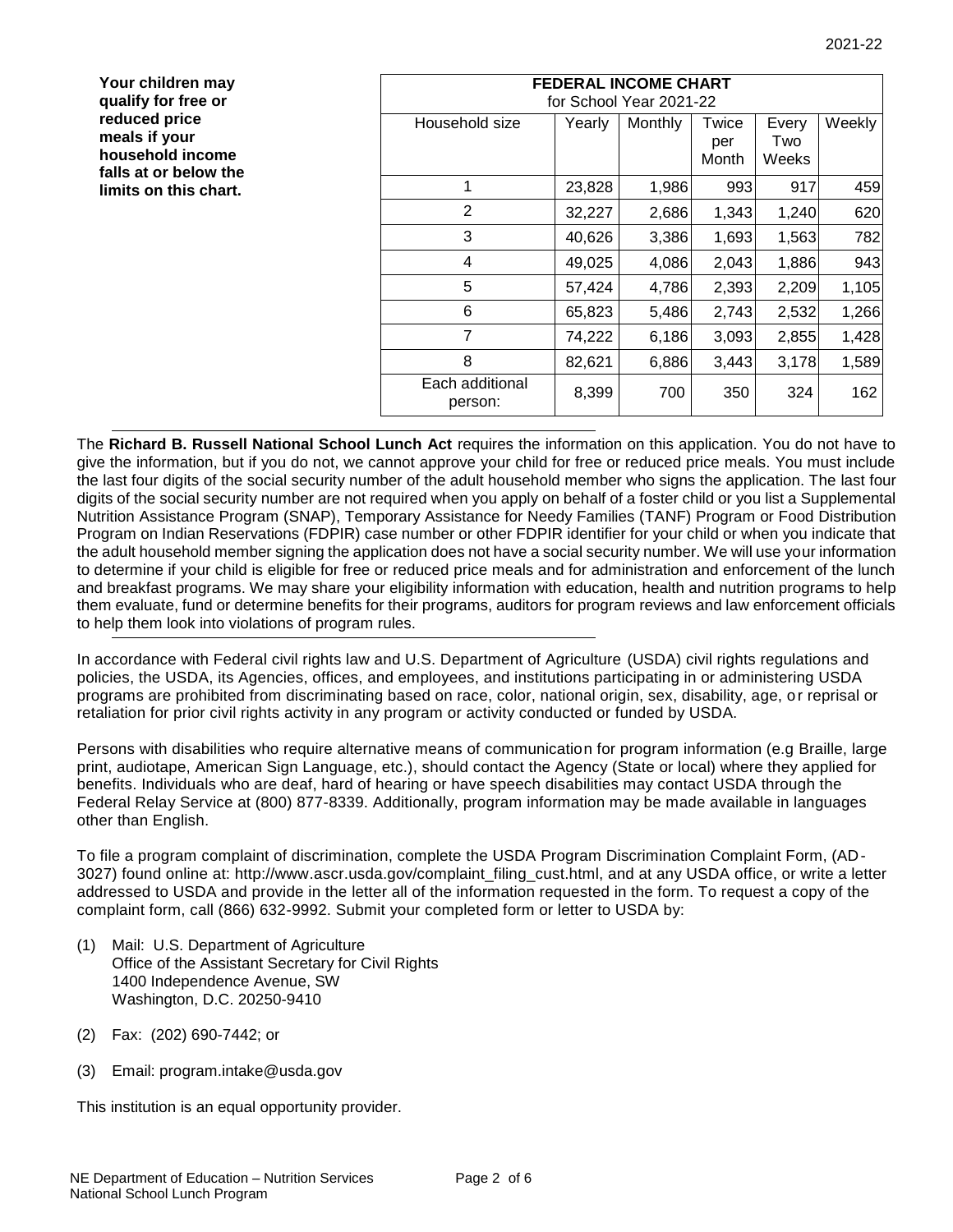2021-22

# **08/01/2021**

Dear Parent/Guardian:

Children need healthy meals to learn. **Sterling Public Schools** offers healthy meals every school day. Breakfast costs **K-6 \$1.80, 7-12 \$2.25**; lunch costs **K-6 \$2.70, 7-12 \$2.95**. **Your children may qualify for free or reduced price meals.** Reduced price is **\$.30** for breakfast and **\$.40** for lunch. If your child(ren) qualified for free or reduced price meals at the end of last school year, you must submit a new application by **August 19th 2021** in order to avoid an interruption in meal benefits.

This packet includes an application for free or reduced price meal benefits and a set of detailed instructions. Below are some common questions and answers to help you with the application process.

- 1. WHO CAN GET FREE OR REDUCED PRICE MEALS?
	- All children in households receiving benefits from the Supplemental Nutrition Assistance Program (SNAP), Temporary Assistance for Needy Families (TANF) or the Food Distribution Program on Indian Reservations (FDPIR) are eligible for free meals.
	- Foster children that are under the legal responsibility of a foster care agency or court are eligible for free meals.
	- Children participating in their school's Head Start program are eligible for free meals.
	- Children who meet the definition of homeless, runaway, or migrant are eligible for free meals.
	- Children may receive free or reduced price meals if your household's income is within the limits on the Federal Income Eligibility Guidelines. Your children may qualify for free or reduced price meals if your household income falls at or below the limits on this chart.
- 2. HOW DO I KNOW IF MY CHILDREN QUALIFY AS HOMELESS, MIGRANT, OR RUNAWAY? Do the members of your household lack a permanent address? Are you staying together in a shelter, hotel, or other temporary housing arrangement? Does your family relocate on a seasonal basis? Are any children living with you who have chosen to leave their prior family or household? If you believe children in your household meet these descriptions and haven't been told your children will get free meals, please call or e-mail **kalm@sterlingpublischools.com**
- 3. DO I NEED TO FILL OUT AN APPLICATION FOR EACH CHILD? No. *Use one Free and Reduced Price School Meals Application for all students in your household.* We cannot approve an application that is not complete, so be sure to fill out all required information. Return the completed application to: **Kim Alm at Sterling Public Schools**
- 4. SHOULD I FILL OUT AN APPLICATION IF I RECEIVED A LETTER THIS SCHOOL YEAR SAYING MY CHILDREN ARE ALREADY APPROVED FOR FREE MEALS? No, but please read the letter you got carefully and follow the instructions. If any children in your household were missing from your eligibility notification, contact **Kim Alm at Sterling Public Schools** immediately.
- 5. MY CHILD'S APPLICATION WAS APPROVED LAST YEAR. DO I NEED TO FILL OUT A NEW ONE? Yes. Your child's application is only good for that school year and for the first few days of this school year. You must send in a new application unless the school told you that your child is eligible for the new school year. If you do not send in a new application that is approved by the school or you have not been notified that your child is eligible for free meals, your child will be charged the full price for meals.
- 6. I GET WIC. CAN MY CHILDREN GET FREE MEALS? Children in households participating in WIC may be eligible for free or reduced price meals. Please send in an application.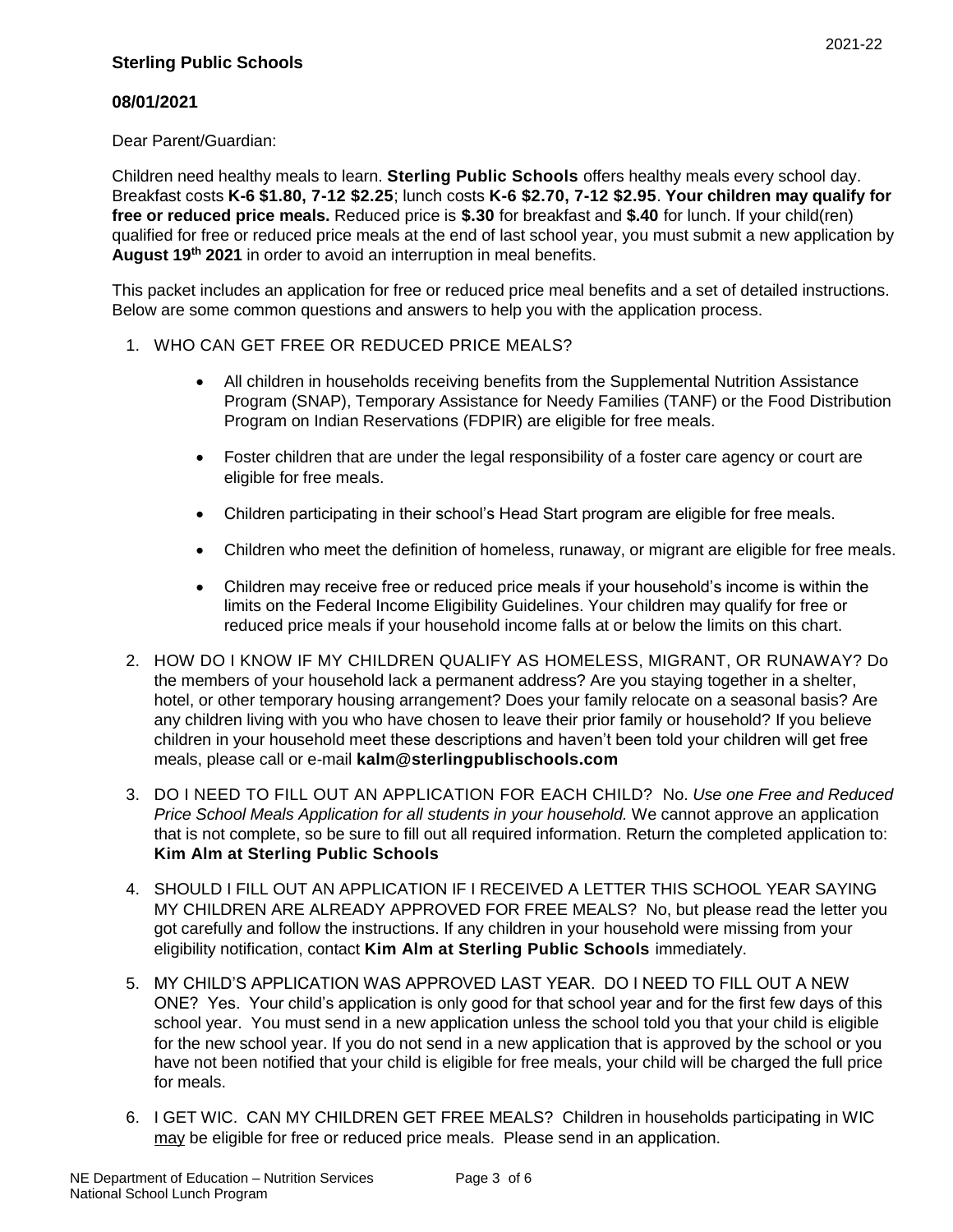- 8. IF I DON'T QUALIFY NOW, MAY I APPLY LATER? Yes, you may apply at any time during the school year. For example, children with a parent or guardian who becomes unemployed may become eligible for free and reduced price meals if the household income drops below the income limit.
- 9. WHAT IF I DISAGREE WITH THE SCHOOL'S DECISION ABOUT MY APPLICATION? You should talk to school officials*.*
- 10. MAY I APPLY IF SOMEONE IN MY HOUSEHOLD IS NOT A U.S. CITIZEN? Yes. You, your children, or other household members do not have to be U.S. citizens to apply for free or reduced price meals.
- 11. WHAT IF MY INCOME IS NOT ALWAYS THE SAME? List the amount that you normally receive. For example, if you normally make \$1000 each month, but you missed some work last month and only made \$900, put down that you made \$1000 per month. If you normally get overtime, include it, but do not include it if you only work overtime sometimes. If you have lost a job or had your hours or wages reduced, use your current income.
- 12. WHAT IF SOME HOUSEHOLD MEMBERS HAVE NO INCOME TO REPORT? Household members may not receive some types of income we ask you to report on the application, or may not receive income at all. Whenever this happens, please write a 0 in the field. However, if any income fields are left empty or blank, those will also be counted as zeroes. Please be careful when leaving income fields blank, as we will assume you meant to do so.
- 13. WE ARE IN THE MILITARY. DO WE REPORT OUR INCOME DIFFERENTLY? Your basic pay and cash bonuses must be reported as income. If you get any cash value allowances for off-base housing, food, or clothing, it must also be included as income. However, if your housing is part of the Military Housing Privatization Initiative, do not include your housing allowance as income. Any additional combat pay resulting from deployment is also excluded from income.
- 14. WHAT IF THERE ISN'T ENOUGH SPACE ON THE APPLICATION FOR MY FAMILY? List any additional household members on a separate piece of paper, and attach it to your application. Contact **Kim Alm at Sterling Public Schools** to receive a second application.
- 15. MY FAMILY NEEDS MORE HELP. ARE THERE OTHER PROGRAMS WE MIGHT APPLY FOR? To find out how to apply for SNAP or other assistance benefits, please go online to ACCESSNebraska.ne.gov or call 1-800-383-4278.

If you have other questions or need help, call **(402) 866-4761***.*

Sincerely,

**Kim Alm**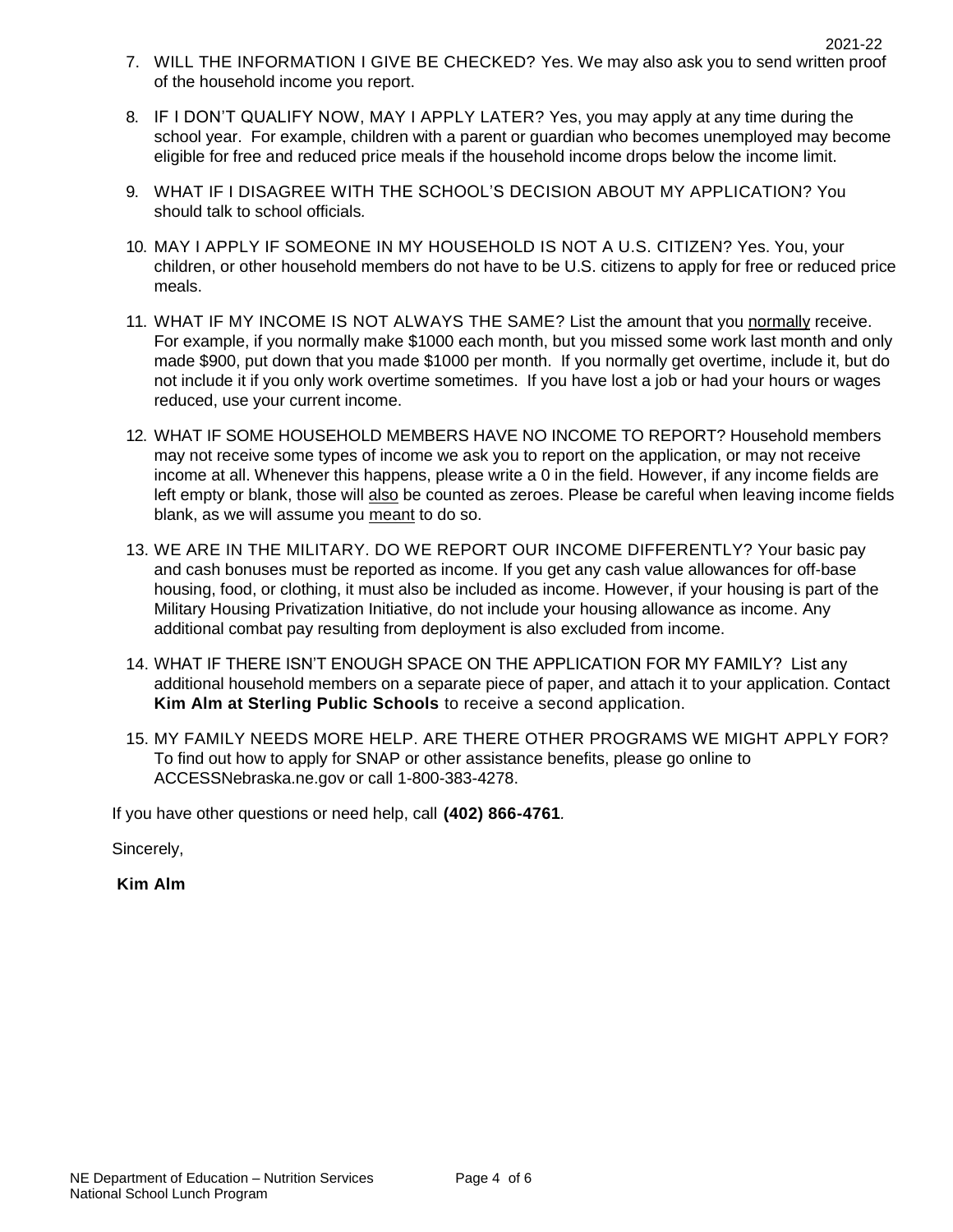## **Instructions for Completing the Free & Reduced Price School Meals Family Application**

## **For households receiving benefits from the Supplemental Nutrition Assistance Program (SNAP), Temporary Assistance for Needy Families (TANF) or the Food Distribution Program on Indian Reservations (FDPIR), follow these instructions:**

- **Part 1:** List each child's name, the school they attend and their grade.
- **Part 2:** Enter household's Master Case Number if the household qualifies for SNAP, TANF or FDPIR.
- **Part 3:** Skip this part.
- **Part 4:** Complete this part. An adult must sign the form.
- **Part 5:** This part is optional and does not affect your children's eligibility for free or reduced price meals. If you do not select race or ethnicity, one may be selected based on visual observation.

## **For households with FOSTER, HOMELESS, MIGRANT or RUNAWAY CHILDREN, follow these instructions:**

### **If all children in the household are foster children:**

- **Part 1:** List all foster children, the school they attend and their grade. Check the box indicating the child is a foster child.
- **Part 2:** Skip this part.
- **Part 3:** Skip this part.
- **Part 4:** Complete this part. An adult must sign the form.
- **Part 5:** This part is optional and does not affect your children's eligibility for free or reduced price meals. If you do not select race or ethnicity, one may be selected based on visual observation.

### **If some of the children in the household are foster children or are homeless, migrant or runaway children:**

- **Part 1:** List all children, the school they attend and their grade. Check the appropriate box.
- **Part 2:** If the household does not have a Master Case Number, skip this part.
- **Part 3:** Follow these instructions to report total household income from last month.

**Column 1 – Household Members:** List the first and last name of **each** person living in your household, related or not (such as grandparents, other relatives or friends) who share income and expenses. Attach another sheet of paper if necessary.

**Column 2 - Gross Income and How Often it was Received:** Gross income is the amount earned **before taxes and other deductions;** it is not your take-home pay. For each household member, list each type of income received for the month. You must also report how often the money is received – weekly, every other week, twice a month, or monthly.

#### **Earnings from Work** includes the following:

- Salary, wages, cash bonuses
- Net income from self-employment (farm or business)
- If you are in the U.S. Military, include:
	- Basic pay and cash bonuses (do not include combat pay, Family Subsistence Supplemental Allowance (FSSA) payments or privatized housing allowances)
		- Allowances for off-base housing, food and clothing

**Do not include income** from SNAP, FDPIR, WIC, Federal education benefits and foster care payments.

## **Public Assistance/Child Support/Alimony** includes the following:

- Unemployment benefits, Worker's compensation
- Supplemental Security Income (SSI), Cash assistance from state or local government
- Veteran's benefits (VA benefits), Strike benefits
- Child support payments, Alimony payments

## **Pensions/Retirement/All Other Income** includes the following:

- Social Security payments (including railroad retirement and black lung benefits)
- Private pensions or Disability benefits
- Regular income from trusts or estates, Annuities, Investment income, Earned interest, Rental income and *Regular* cash payments received from outside the household.

If you have no income, write "0" or leave the income field blank. By doing this, you are certifying there is no income to report.